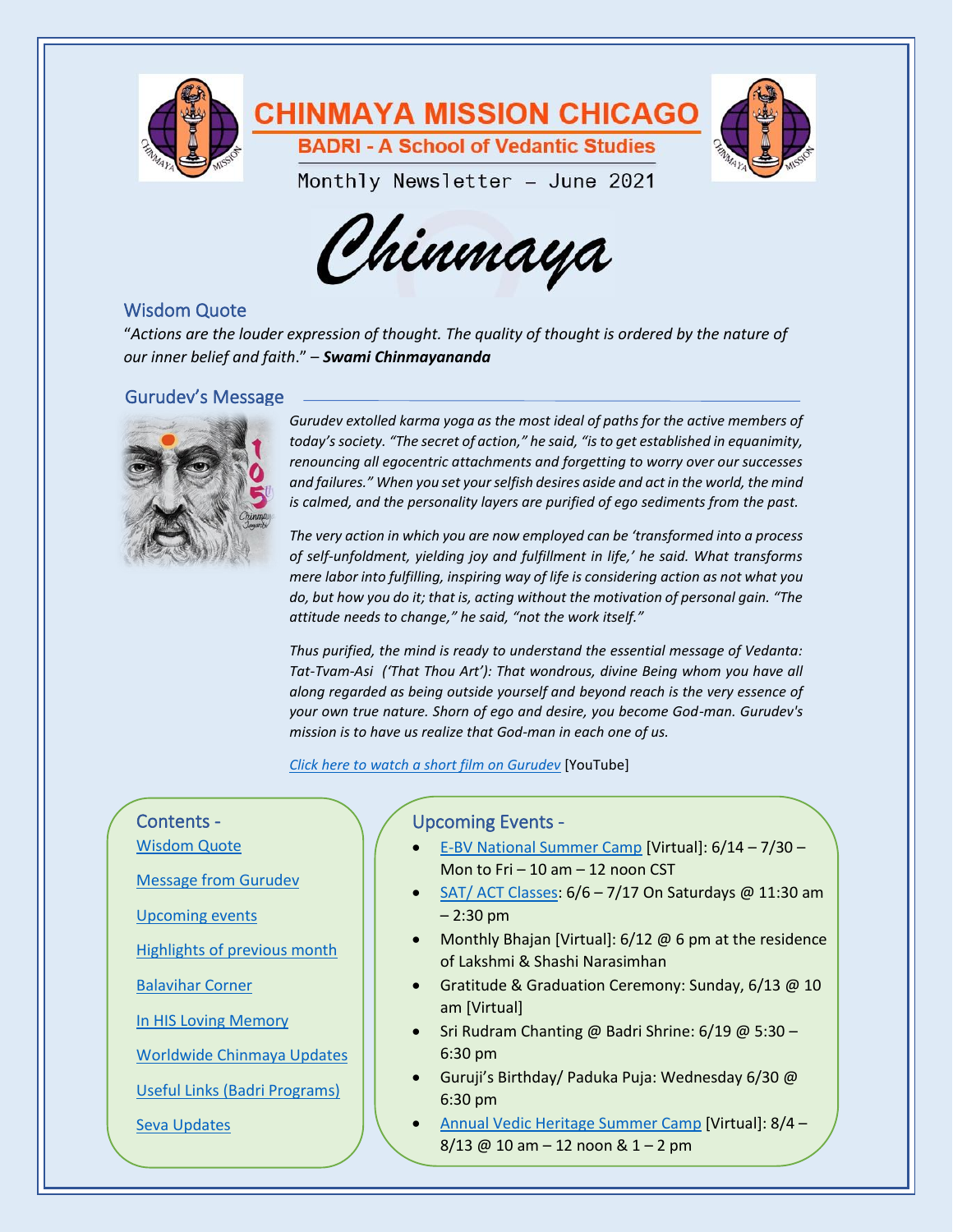## <span id="page-1-0"></span>Highlights from Previous Month

The month of May every year has always been very special to Chinmaya Mission as we celebrate our Pujya Gurudev's Jayanti in addition to a grand celebration of Mother' day.

2



This year particularly was even more special as it marked the **105th year of Pujya Gurudev Swami Chinmayananda's Jayanti**. On this special occasion the global Chinmaya Mission family celebrated a first-of-its-kind Online Geeta Jnana Yajna by the Master himself. This was a golden opportunity for all to study an entire chapter (7) of the Bhagavad Geeta from a teacher who lived every word of it. The lectures by Pujya Gurudev on Bhagavad Geeta were broadcasted on the **[YouTube Chinmaya Channel](https://www.youtube.com/user/ChinmayaChannel)** every day from May 8-25, 2021.

Pujya Gurudev's Jayanti at our center was celebrated on **May 08**, by performing the Paduka puja by our own **Swami Sharanananda ji**. Balavihar children presented the melodious composition - **Tapovan Shatkam** in addition to the balavihar alumni sharing their reminiscences with the enlightened **Master Gurudev** and the profound impacts of His teachings in their own lives.

**May 02**, 2021, marked **Hanuman Jayanti** and was celebrated online at our center by the **Vyasa group** Bala Vihar kids.

This year, the **Mother's Day celebration on 9 th May,** was done virtually with only a few families being present in the shrine at the Badri center. This was a beautiful online program put forward by the teachers under the support and guidance of our **Swami Sharanananda ji**. The program was started by invoking the blessings of **Goddess Durga** and **Pujya Gurudev**, followed with the **Matru puja**.



Our **Swamiji's message** to all the kids on the occasion of **Mother's Day** was very meaningful and heartwarming as he quoted the meaning of #17 verse from Chapter #9 of the Bhagavad Geeta, wherein Lord Krishna says he is the mother, father and the supporter for the whole universe. Swamiji also explained to the kids as to how every 'Mother' is a representative of the 'Divine Mother'. This was followed by rendition of devotional songs by the Yamunotri center and Badri center. A skillfully made video panel of moms who tackled the pandemic this past year in their respective roles; professional and personal was shown to all the members of the Chinmaya family. This was followed by a wonderfully choreographed, "NirityaSamarpan: Dance on Devi' program by the Bala Vihar kids and students of Smt. Hema Rajagopalan and Smt. Janaki Anandavalli.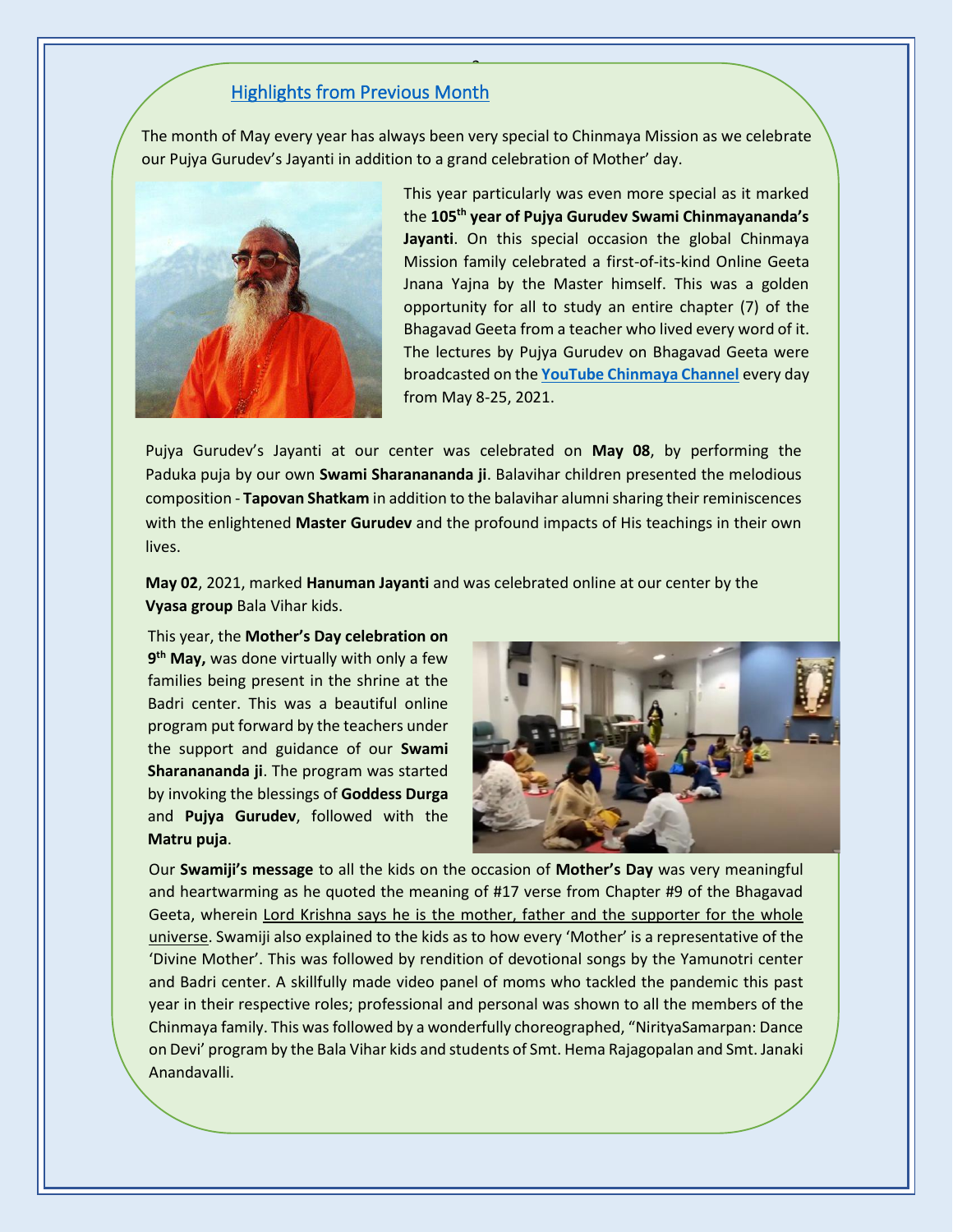The grand finale every year for the **Mother's Day celebration** has always been the food stalls set up and food cooked by all the dads. However, this year due to the pandemic, this event was concluded by a virtual cooking show put together by a few of the mission dads to all the members of the Chinmaya family. Although this year's celebration of Mother's Day similar to last year was very different, it nevertheless got joy to all the members to sit back and enjoy from the premise of their homes.



Online **StotraYagna** was organized as part of the **Adi Shankaracharya Jayanti** from May 15 – 31, 2021. This was an online offering of stotras by the children and adults of the mission posted on Facebook.

# <span id="page-2-0"></span>Balavihar Corner **Highlight of Previous Month**

On **May 2nd**, Bala Vihar Kids celebrated the **Birth of their beloved mighty Hanuman**, divine companion of Lord Rama. Kids performed in skits to depict virtues of Hanuman through recitation of '**Hanuman Chalisa**', devotional hymn in praise of Hanuman.

#### [Click here to watch the Badri Hanuman Jayanthi Balavihar program on YouTube](https://www.youtube.com/watch?v=IQB03TY5y30)

On **May 8th**, **105th Jayanti of Pujya Gurudev Swami Chinmayananda** was celebrated by performing **Paduka puja**, a rare and blessed opportunity for all. Balavihar kids presented the melodious composition Tapovanshatakam. Balavihar alumni shared reminiscences with enlightened master Gurudev and profound impacts of His teachings in their own lives.

**Parag Merai** shared how His teachings have molded him to incorporate and internalize small pieces of His wisdom into his character. Interactions with Him had lasting impacts in his life to motivate him to continue doing Seva. He remembered Gurudev's immense presence, radiant happiness, deep joyous smile that had the magic effect to decimate all petty squabbles he was involved in just before entering His room. He narrated an experience when Gurudev threw an apple to his camcorder to bring his attention back to current proceedings. Parag recognizes that incident as an awakening moment in his life.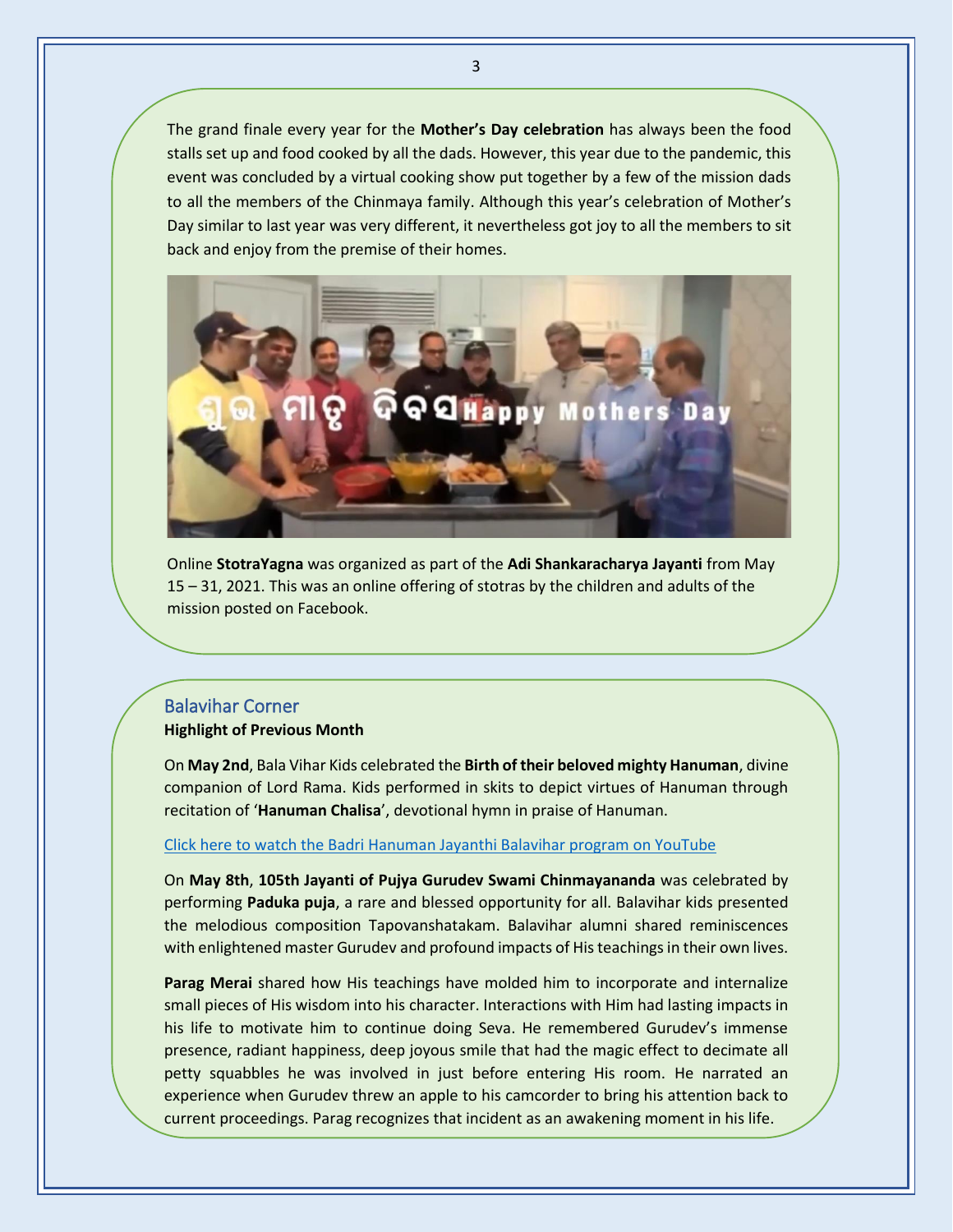He learnt it was the greatness of beloved Gurudev, who knew what was needed at that moment for the development of a student and Guru met the student where the student was and helped him get back on track.

**Dinesh Pillai** feels **Gurudev** has never left him and continues to feel His immense presence around all the time. Being a **Chinmaya Balavihar** alumni, he shared he feels a greater sense of responsibility, greater sense of respect for others. He is a pediatrician by profession and works in DC inner city on purpose to be able to serve underprivileged kids. He does this with conviction because he thinks that is the right thing to do and he attributes his clarity in thought to Gurudev's teachings and blessings. He has embarked on this seva journey to pay his respects to Gurudev. He also shared a fascinating life experience about how he was instrumental in consoling his dad when he was heartbroken after Gurudev's demise. He shared how he reinforced his Vedantic interpretations of what he had learnt from his dad to comfort him in those difficult times.

What can be more befitting endorsement to Balavihar teachings? These memories from **Balavihar alumni** speak volumes.

#### Click here to watch the Balavihar [Gurudev Jayanthi program at Badri on YouTube](https://www.youtube.com/watch?v=Ty6tGrDlPrI)

On **May 9th**, Badri center Balavihar children paid their respects to their mothers in a ceremony known as **Matru Puja**. Mothers and children assembled in their homes because of the unprecedented COVID situation. The puja was performed under guidance of the **Swamiji**. At the end of the elaborate ceremony, kids recited **Ashothara stotram** as an offering to all mothers.

[Click here to watch the Mother's Day program at Badri on YouTube](https://www.youtube.com/watch?v=DFUx8ax1BTU)

### <span id="page-3-0"></span>In HIS Loving Memory –

I had the fortune of spending the **Mahashivarathri** during 1992 with **Gurudev** at **Sidhabari ashram**. This was a day of fasting and I spent most of my morning in HIS company engaged in contemplative discussions. To take a break, Gurudev suggested we walk over to the temple. As we were walking towards the temple, we were passing the ashram dining hall. Gurudev turned to me and reminded that it's a fasting day and I am not to eat anything. As we reached the front of the dining hall, Gurudev brought my attention to a board that is displayed on the main door on which it was written - **What you get is what you deserve; not what you desire**. This has remained a very profound message all my life henceforth. – *Shri Shankerji*

#### <span id="page-3-1"></span>Badri Programs

<https://mychinmaya.org/virtual-satsanga-and-e-study-groups/>

- **Swaranjali** (For Balavihar Children)
- **Stuti Vandana** (For Balavihar Children)
- **Geeta Chanting** (For Everyone)
- **Vedic Chanting** (For Everyone)
- **Sri Rudram Chanting** (For Everyone)
- **Sanskrit language** classes (For Everyone)
- **Adult Study Groups** (Registration required)
- **Vishnu Sahasranamam** (For Everyone)
- **ACT/ SAT Classes** (Registration required)

4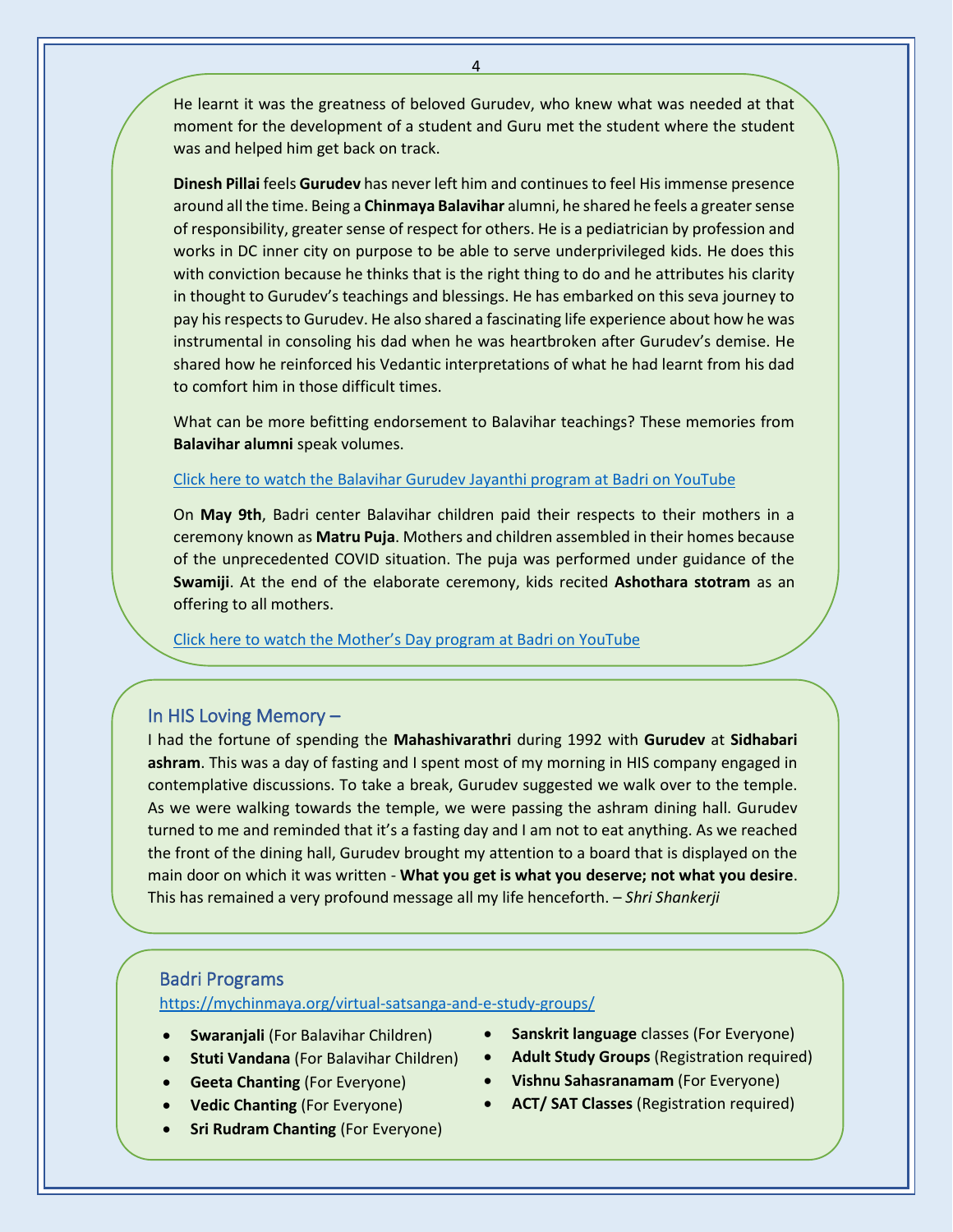## <span id="page-4-1"></span>Seva Updates: Covid Vaccination Camp

Several volunteers (including doctors) from **Chinmaya Mission Chicago** worked with **Prism Labs** (*which has a contract with the state of IL to administer the COVID Pfizer vaccines*) to vaccinate people on April 18th and May 9th at the Manav Seva Mandir, Bensenville, IL. A total of 275 people were vaccinated on each of the days (04/18 & 05/09) with several of them getting their first and second doses of the **COVID vaccine**. This was a very satisfying and a humbling experience during these tough pandemic times for all the volunteers at the mission.

## <span id="page-4-0"></span>Updates from around the world -

- [E-BV National Youth Camp](https://chinmayamissionwest.com/summercamp/) (Tulsi Ramayana) June 14 July 30, 2021 [Virtual]
	- o This is an Online Camp organized for anyone from KG Balavihar to Sethukaris i.e. 45 years.
- [Vedanta Sadhaka Course](https://chinfo.org/home/event/vedanta-sadhaka-course/50) (1 year) Starting on 15 Oct 2021 [In Person]
	- o This is offered at Chinmaya International Foundation for anyone between 35 65 years of age.
- [Leadership & Management lessons from Ramayana](https://www.chinmayamissionpittsburgh.org/activities-jnana-yajnas) June 1 6, 2021 [Virtual] o This is a virtual yagna conducted by Swami Ramakrishnananda
- [Chinmaya Mahasamadhi Family Camp](https://www.cmwrcregistration.org/chinmayaN/index.php?r=event/eventIndex) July 29 Aug 2, 2021 [Virtual]
	- $\circ$  For the 2<sup>nd</sup> year in succession, the Mahasamadhi Camp will be virtual this year too.
- [Valmiki Ramayana](https://chinfo.org/valmiki-ramayana) June 5, 2021– March 22, 2022 [Virtual] Sw. Ramakrishnananda
- [A Study of Vedic Suktas](https://www.cvv.ac.in/events/vedic-suktas-part1)  $-1$  June 11 June 20, 2021 [Virtual]
	- This is offered by Chinmaya Vishwavidyapeeth for all individuals, desirous to learn the most ancient literature in the world, the Rigveda, and learn more about the Vedic deities

## Geeta Doota Program



Get one for your home. Bring Geeta into your life

138 **The Holy Geeta** books distributed.

### *[Click here](https://mychinmaya.org/apps/geetadoota.cfm) to*

Get a Free Copy of The Holy Geeta

## Support India to battle COVID-19

The devastating second wave of COVID-19 has left India in a state of a deadly crisis.

Chinmaya Mission Chicago have started 'Help India COVID-19' Campaign and is seeking your support.

**[DONATE](https://www.chinmayamissionchicago.org/donate)**

### **Attention Balavihar Children:**

You can contribute articles or sketches/ paintings or YouTube links of any Bhajans/ Chanting that will be published in this Newsletter. Email your contributions to [cmc.publicity20@gmail.com](mailto:cmc.publicity20@gmail.com) by mentioning 'Newsletter' in the email subject.